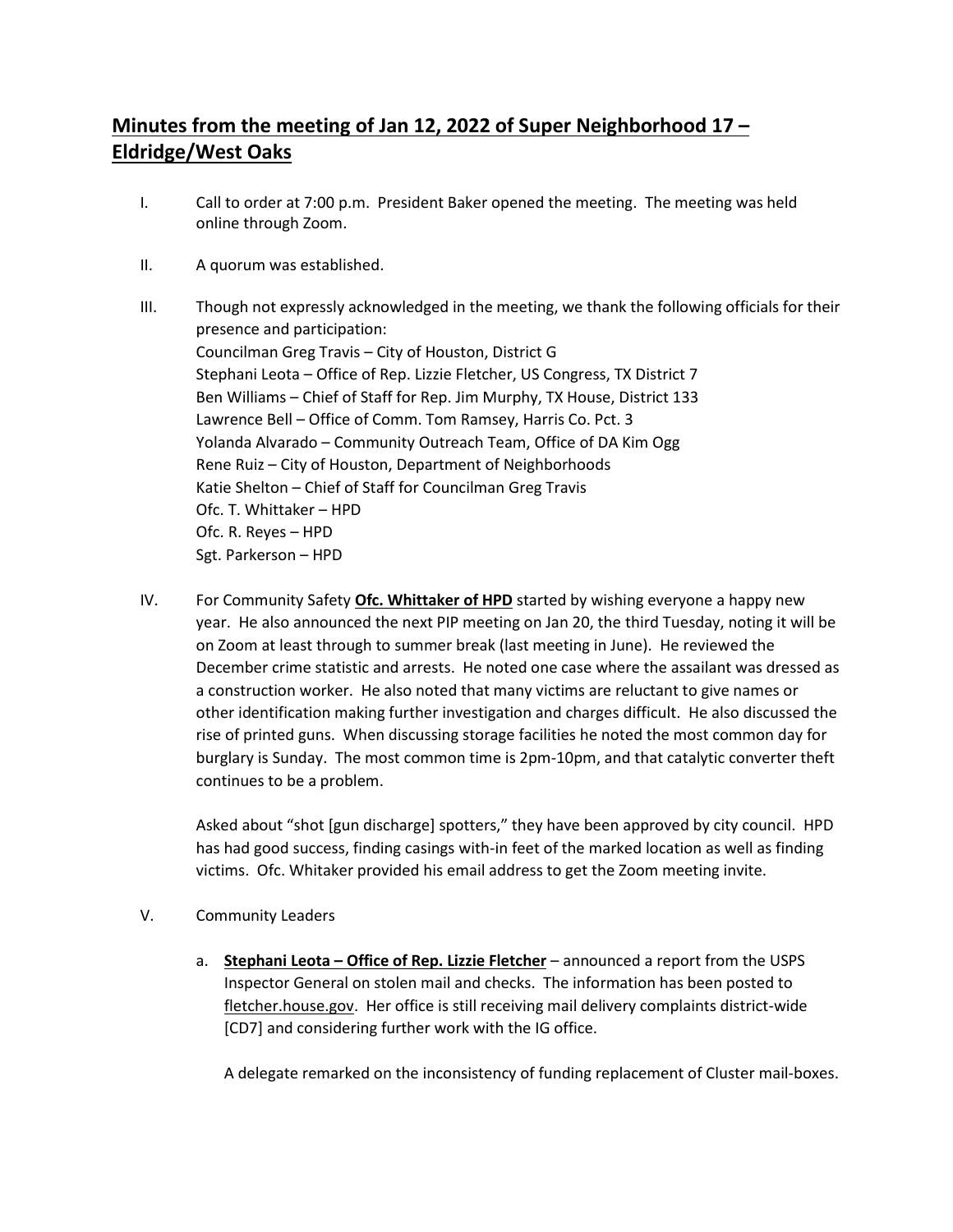- b. **Lizzy Metriyakool – Office of Rep. Jim Murphy** noted that Rep. Murphy's office is working on a newsletter covering recent law changes. She also provided her email address. Asked about Rep. Murphy's voting history on abortion laws, she will return with more information.
- c. **Katie Shelton – Chief of Staff for Councilman Greg Travis** announced that the current Kirkwood road work is 80% complete with an estimated completion in April. HPD has issues about 200 citations in and around the work zone, mostly for speeding. Paving on Briar Forest will begin next week.

Kendall library is still working on final permitting to complete interior work. The library can't formally move in until some of that work is complete. Exterior construction should complete in April.

She announced a meeting regarding minor closures on Eldridge to move equipment for sewer work expected to start soon. She also announced a Judicial Townhall for criminal court judges on Jan 27. Finally she announced the Jan 22 dedication of the Nela Brown Dog Park at Waldemar City Park.

In comments to questions, she noted the Briar Forest resurfacing will be the western section, with the sections further east going in two-month increments. She also noted that the lane closures on Eldridge, near Memorial will only be limited – moving equipment in and out as the city prepares to work at the Enclave Pkwy sewer station. That project is scheduled for later in the year.

**Councilmember Travis** briefly joined the call to thank Ms. Shelton for her service as he prepares to resign to run for another office. His replacement was announced as Ms. Mary Nan Huffman who will be sworn-in in February.

Asked about specifics on the "supply chain issues" impacting the reopening of Kendall Library, he noted that it is mostly cosmetic, principally roofing, and not structural. Asked about the opening, he noted that from interior work completion the library will need 2 months to move in with a push to be open mid-February.

- d. **Lawrence Bell – Office of Comm. Tom Ramsey** noted the office is working with Comm. Cagle on a smooth transition.
- e. **Yolanda Alvarado – Office of DA Kim Ogg** added notes in the chat regarding child neglect. She recommended taking all post office business inside the building. Community representatives noted that lobbies of both Rogerdale and Whittington are routinely locked, primarily due to ongoing issues after hours. They questioned the legality as well as theft and vandalism issues.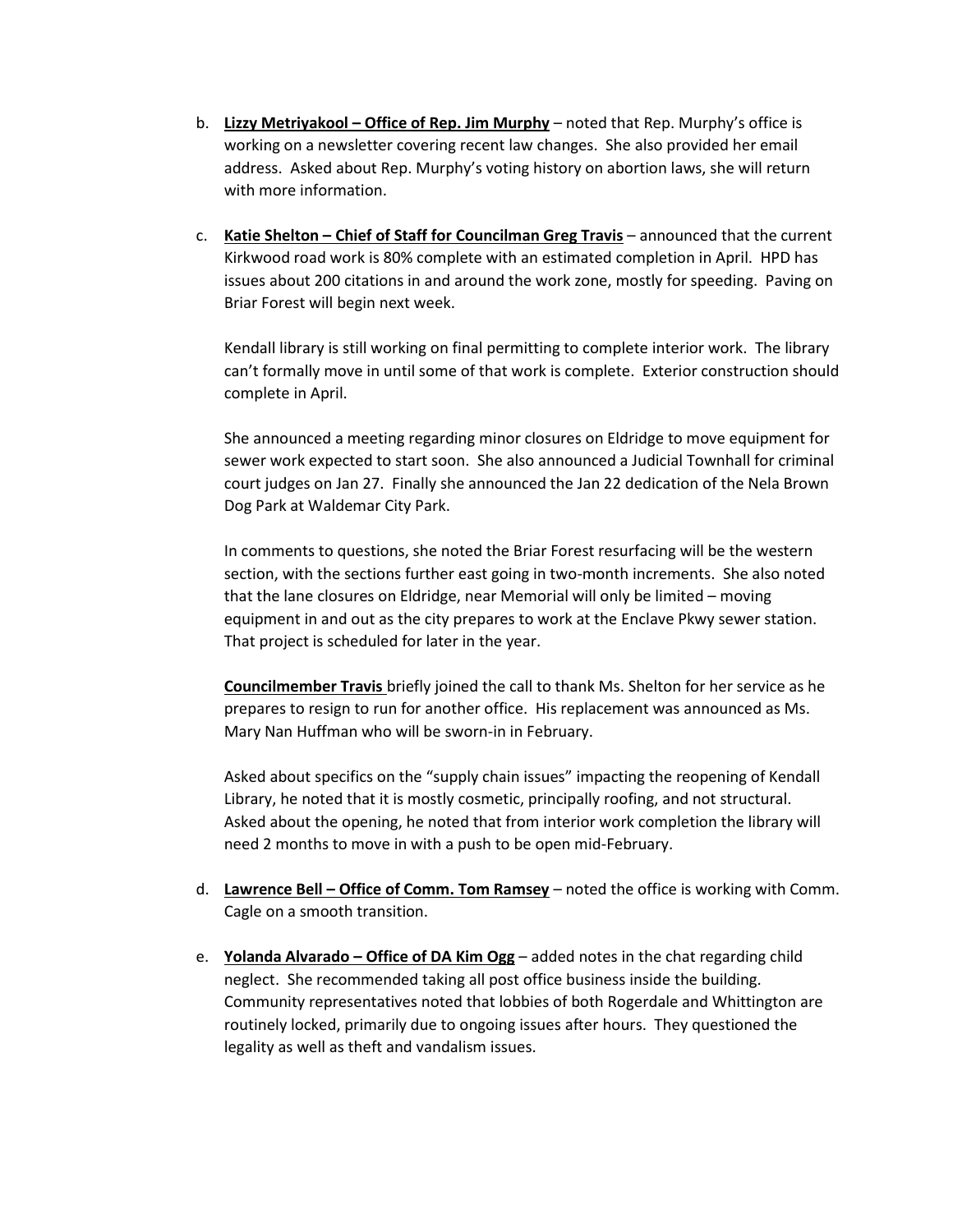f. **Rene Ruiz – City of Houston, Department of Neighborhoods** – reminded everyone that the city is looking for all civic groups AND HOA's to register with the city. He posted the link for COVID testing information.

Asked about registration, he noted that registration with the Secretary of State is mandatory; registration with the city is optional, but the city is trying to keep a record of active registrations and organizations. HOA's should register with the city as a civic organization. Ms. Shelton noted that district G had an intern project to update the list of HOAs in the area.

Rene also thanked Nela Brown, posthumous, for her service to animals and the community. His opinion was repeated by multiple delegates.

- VI. Committee Reports.
	- a. Nick Kornuta Chair of Flooding discussed oral arguments that day for downstream flooding from reservoir releases following Hurricane Harvey. He also discussed the rerouting of the Park 10 sewer plant.
- VII. Old Business
	- a. Having a quorum the November minutes were approved
- VIII. New Business
	- a. The Executive Committee reported on a recognition event for HPD with donuts and pizza. The committee thanked Shipley's Donuts for their donation of donuts and kolaches.

## IX. **Candidate Forum**

- a. The Superneighborhood invited candidates for City Council, District G. Of note only 4 Early Voting centers will be open, 16 on election day itself. The District G special election is on Jan-25. This is separate from the March Primary with Early Voting Feb-14 – Feb-25, and Election Day on March 1. The following candidates met with the community:
	- **i. Piper Madland**
	- **ii. Mary Nan Huffman**
	- **iii. Raul "Roy" Reyes**
- b. The following March Primary candidates were also represented:
	- **i. Mr. Burt Keller** (R), TX House, District 133
	- **ii. Ms. Erika Ramirez** (D), Harris County Criminal Court #8.
- VIII. Council Elections
	- a. Jeff Baker was nominated for President unopposed and was elected by unanimous consent.